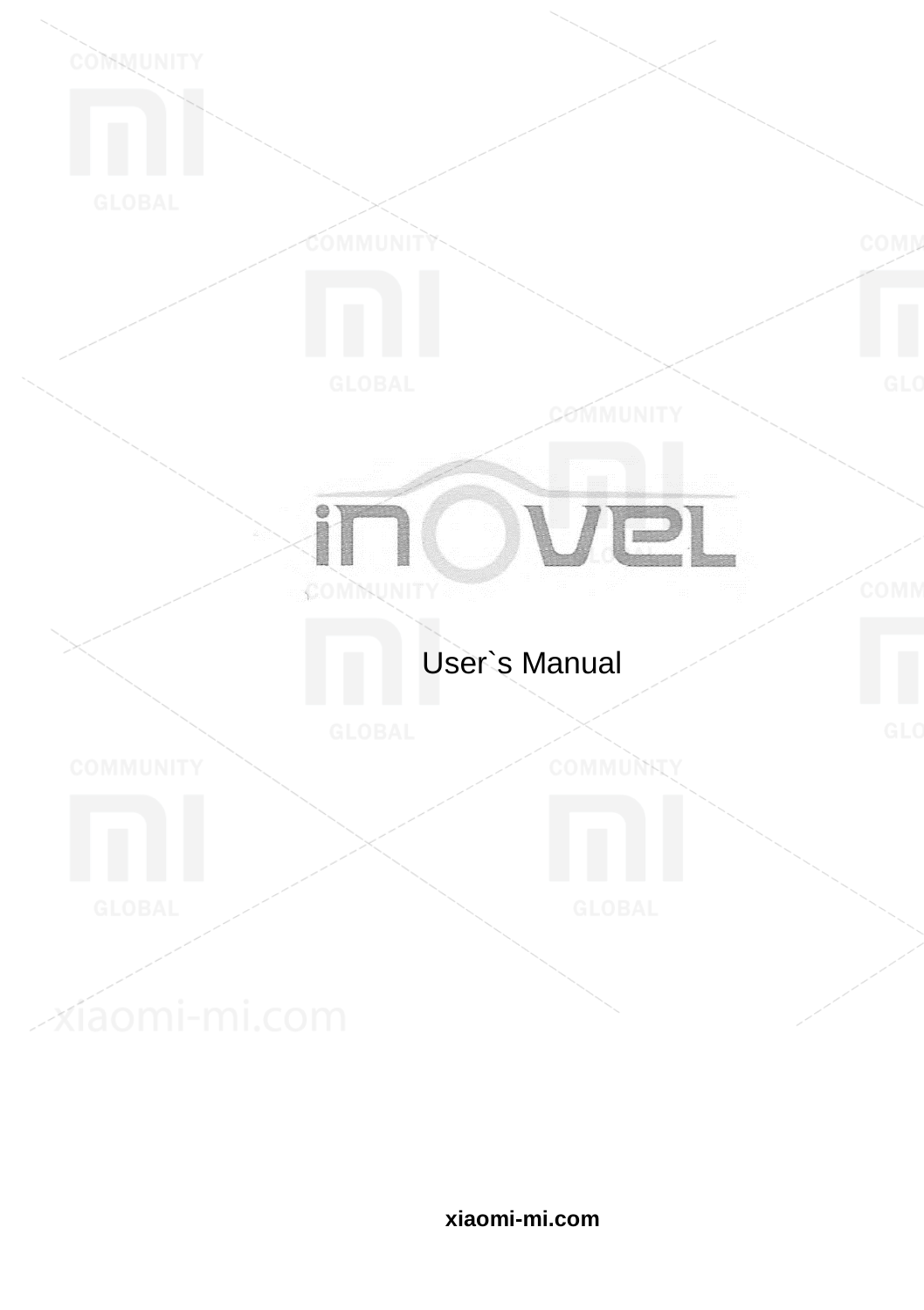Description of the multimedia projector (Main unit) components and connectors



COMMUNITY

- 1 Lens
- 2 Webcam
- 3 Power button
- USB 3.0
- USB 2.0
- **HDMI**
- 4 Power connector
- AUX 3.5mm

Wireless charging of third-party devices compliant with the standard is supported. (\* This feature is not supported by all devices)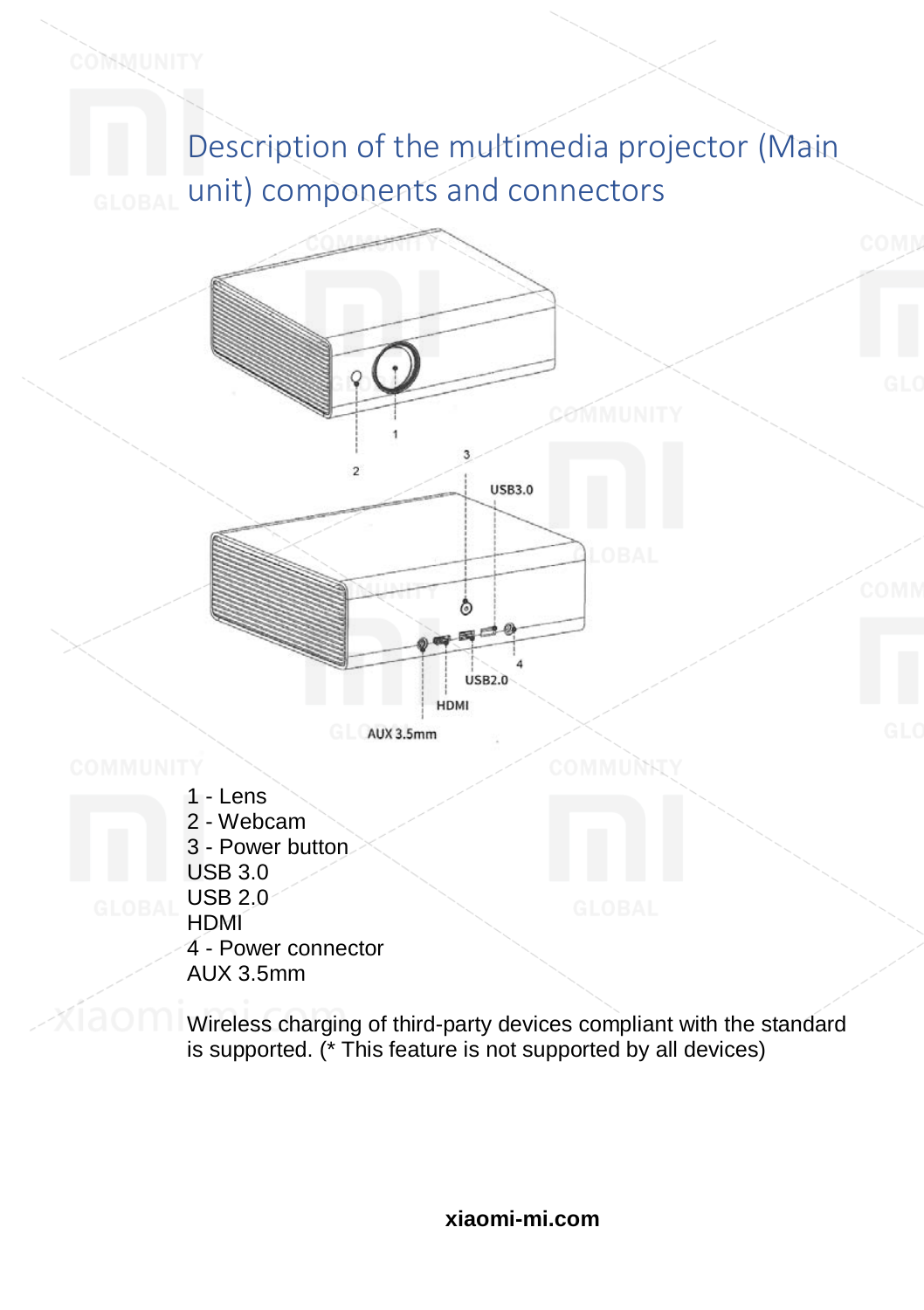Description of multimedia projector components and connectors (Bluetoothspeakers) **MMUNITY** 



an an Dùbhlach an Sao

COMMUNITY

- 1 Swipe left or right to adjust the volume
- 2 Power switch (press and hold to turn on the device)
- 3 Charging connector
- 4 Reset

(\* Bluetooth speakers are not compatible with all devices)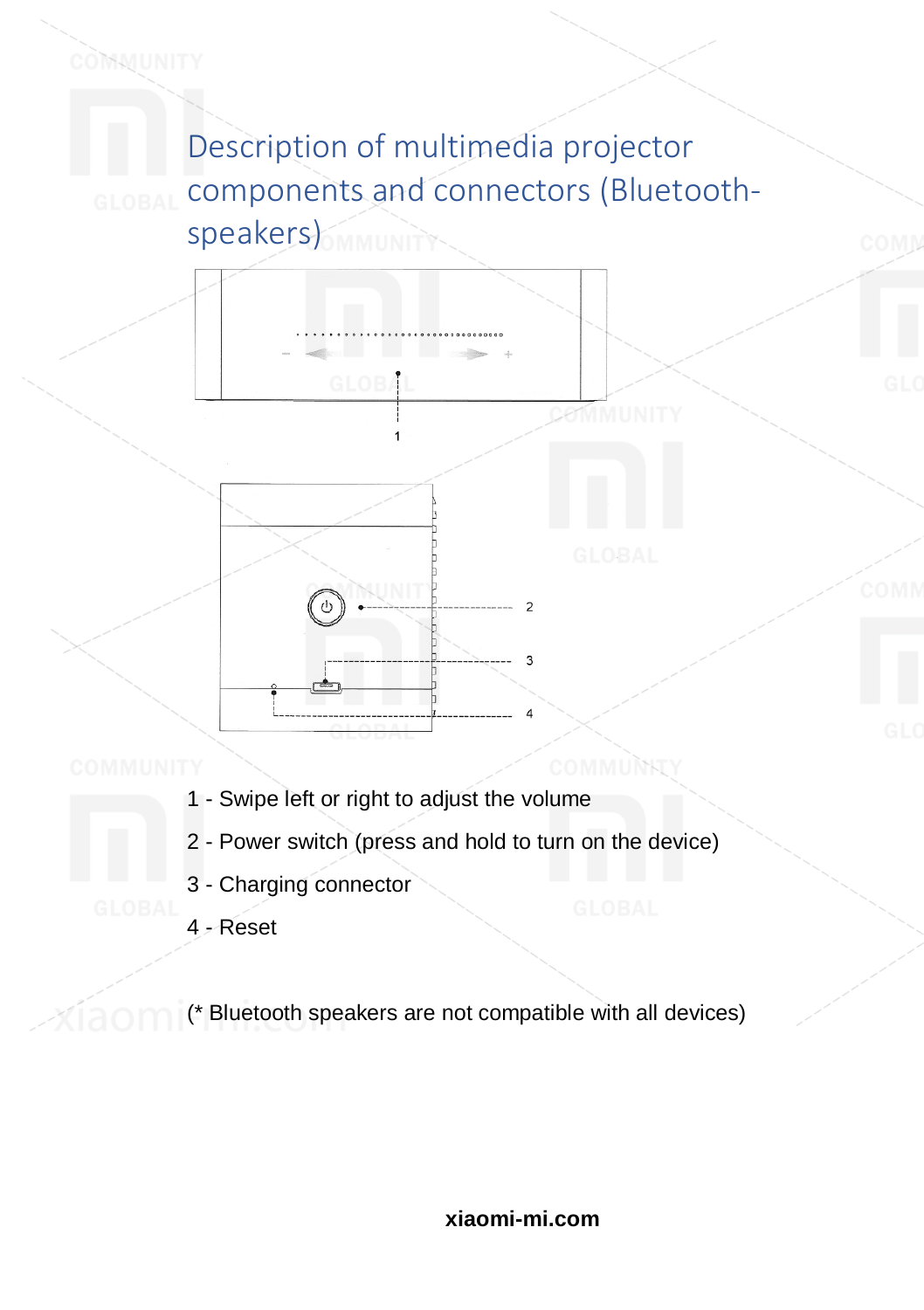#### Overview

This device is a multimedia projector, based on Android OS, supports the installation and use of programs and applications, viewing and editing WORD, EXCEL, PPT, PDF documents, has built-in Bluetooth.

With the built-in Wi-Fi module, you can browse the Web, play online music and videos, download programs.

External storage devices are supported, you can play audio and video (Full HD is supported), view images, documents are stored on an external device, 4K video playback is supported.

All this allows the user to enjoy in any place and at any time an impressive image of a large size.

This device has a large number of connectors, it can connect to laptop, tablet, digital video camera, digital camera, game consoles (PS2 / Xbox / Wii / PSP) / smartphone, DVD player, digital set-top box, etc.; supports the interface for high-definition multimedia HDMI, can be used as a supplement to a large screen for home entertainment, and to organize a mobile office.

#### Attention!

A class A product, in a domestic environment, may cause electrical interference. In such cases, a user must take the possible measures to remove the obstacles.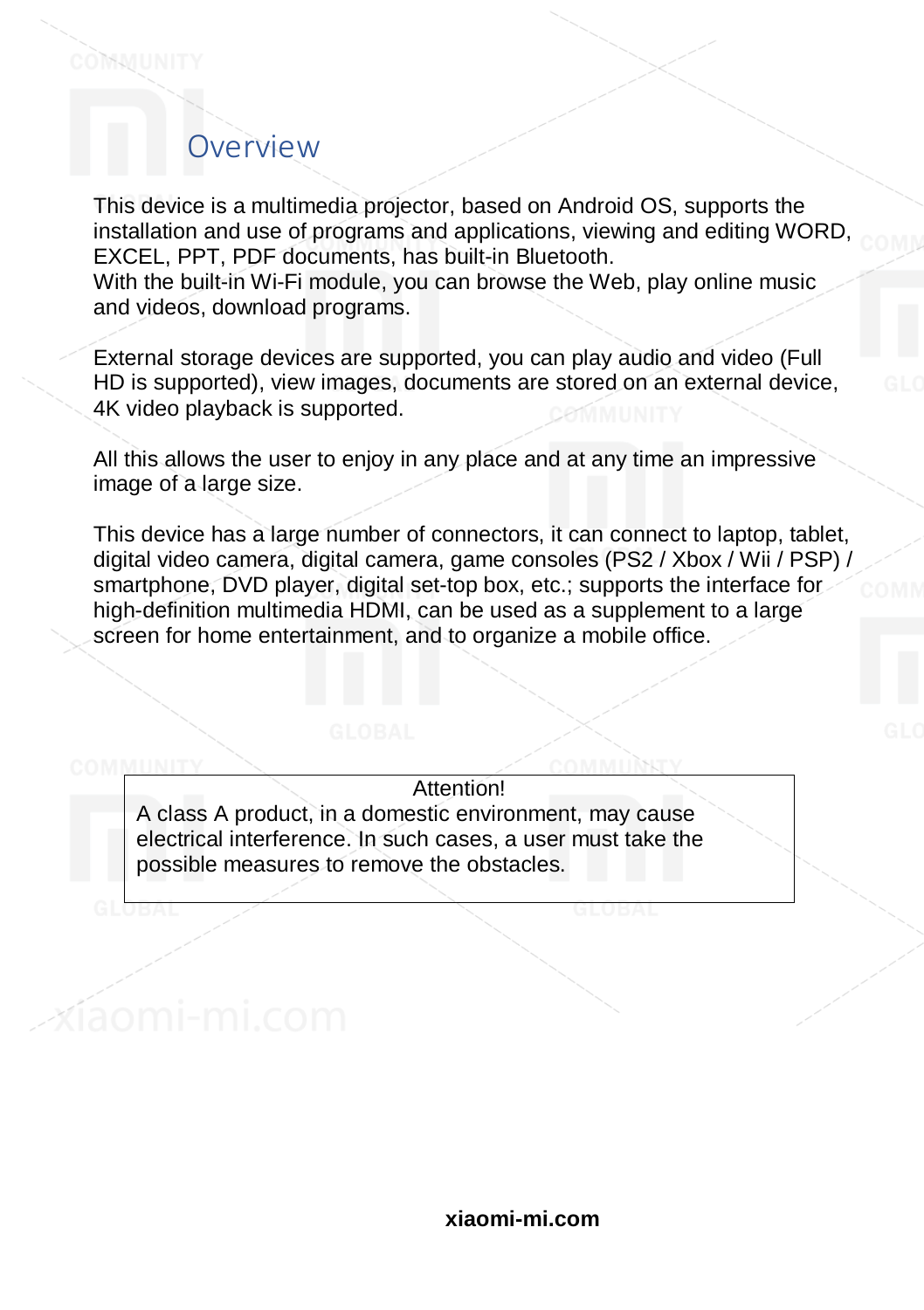## Remote control functions

|                                       | Label    | <b>Button name</b>           | Function                                                |
|---------------------------------------|----------|------------------------------|---------------------------------------------------------|
| $\circledcirc$<br>$\circledcirc$<br>⊙ | $^{(1)}$ | Power button                 | Standby/Awake mode                                      |
|                                       |          | 3D mode button               | Change<br>top-bottom, left-right<br>format              |
| ⊜<br>⊜<br>(30)                        |          | Home button                  | Back to standby mode                                    |
|                                       |          | Menu button                  | Menu settings                                           |
| $\subset$<br>Œ                        |          | Settings button              | Settings                                                |
|                                       |          | Button "Move" /<br>"Confirm" | Moving the cursor<br>up, down, left,<br>right / confirm |
|                                       |          | <b>Back button</b>           | One step backward                                       |
|                                       |          | Reduce volume<br>button      | Reduces volume of<br>media                              |
|                                       |          | Increase volume<br>button    | Increases media volume                                  |
| <b>GLOBAL</b>                         |          | Focus ajustment<br>button    | Automatic focus<br>ajustment                            |

xíaomi-mi.com

COMMUNITY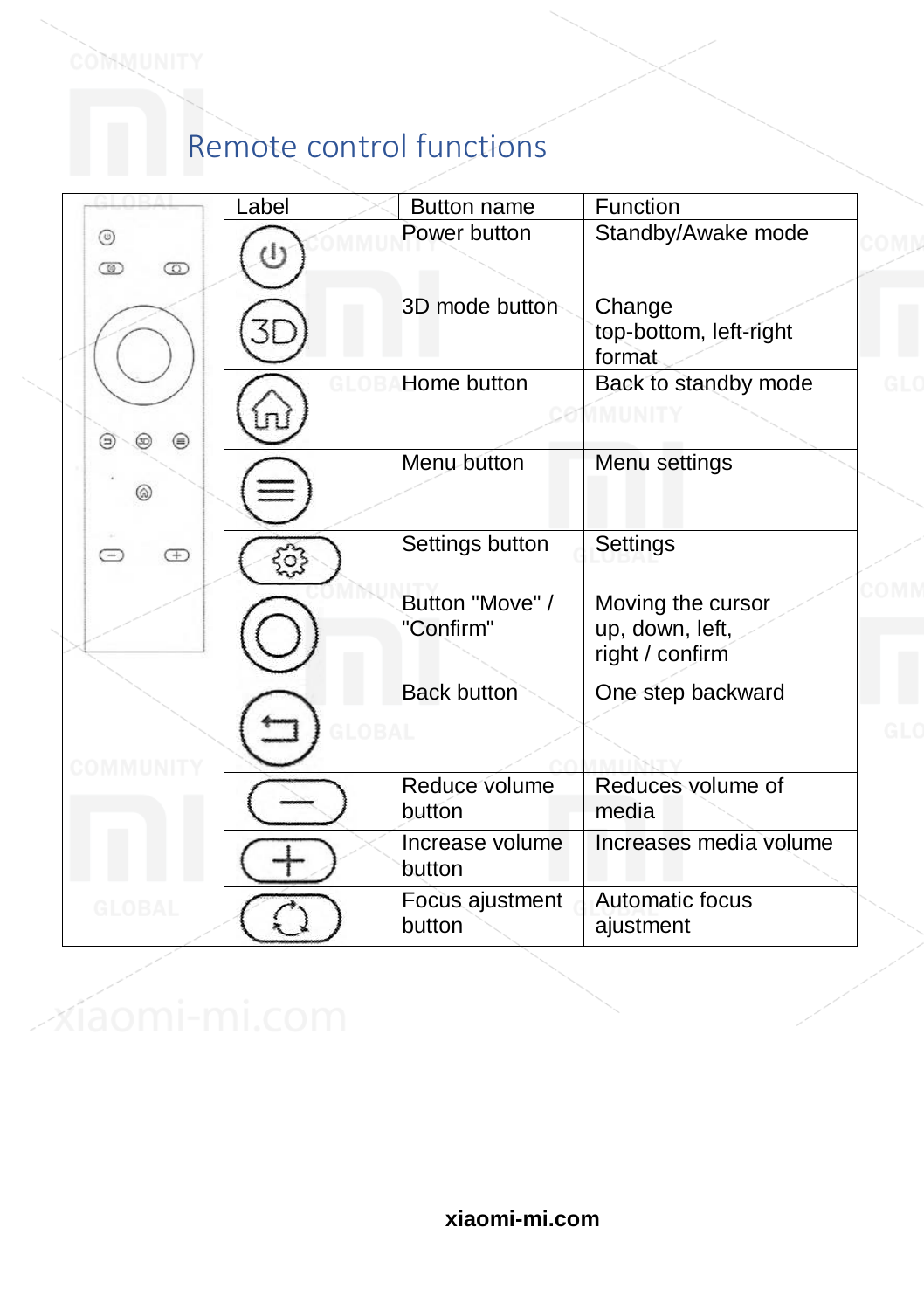Using the remote control: Using the "Move" / "Confirm" button, select and confirm the selection with the cursor, enter the focus adjustment menu to adjust the focus of the projector by pressing the "Move" button left or right.

The remote control can be used within a radius of up to 10 meters. directing it in any direction.

íaomi-mi.com

COMMUNITY

 $\odot$  $B = 1$ 

If the buttons of the remote control do not work properly, replace the batteries in the remote control, if you do not use the remote control for a long time, it is recommended to remove the batteries.

To connect the console, simultaneously hold down the "Menu" and "Back" buttons on the remote control, position the console near the projector, wait until the indicator on the remote control stops flashing quickly, the connection is complete.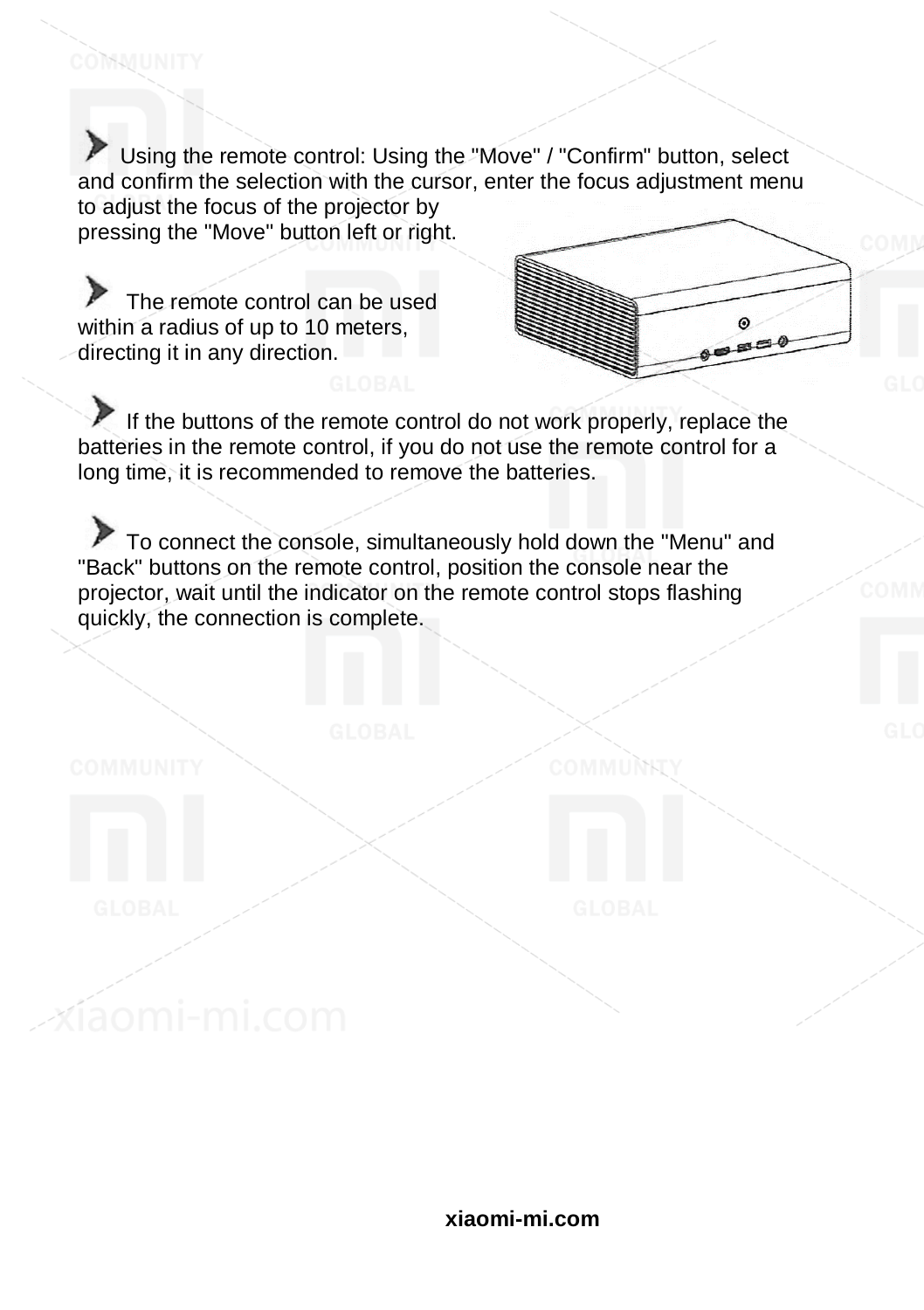

COMMUNITY



After connecting an external signal, select the appropriate source using the remote control.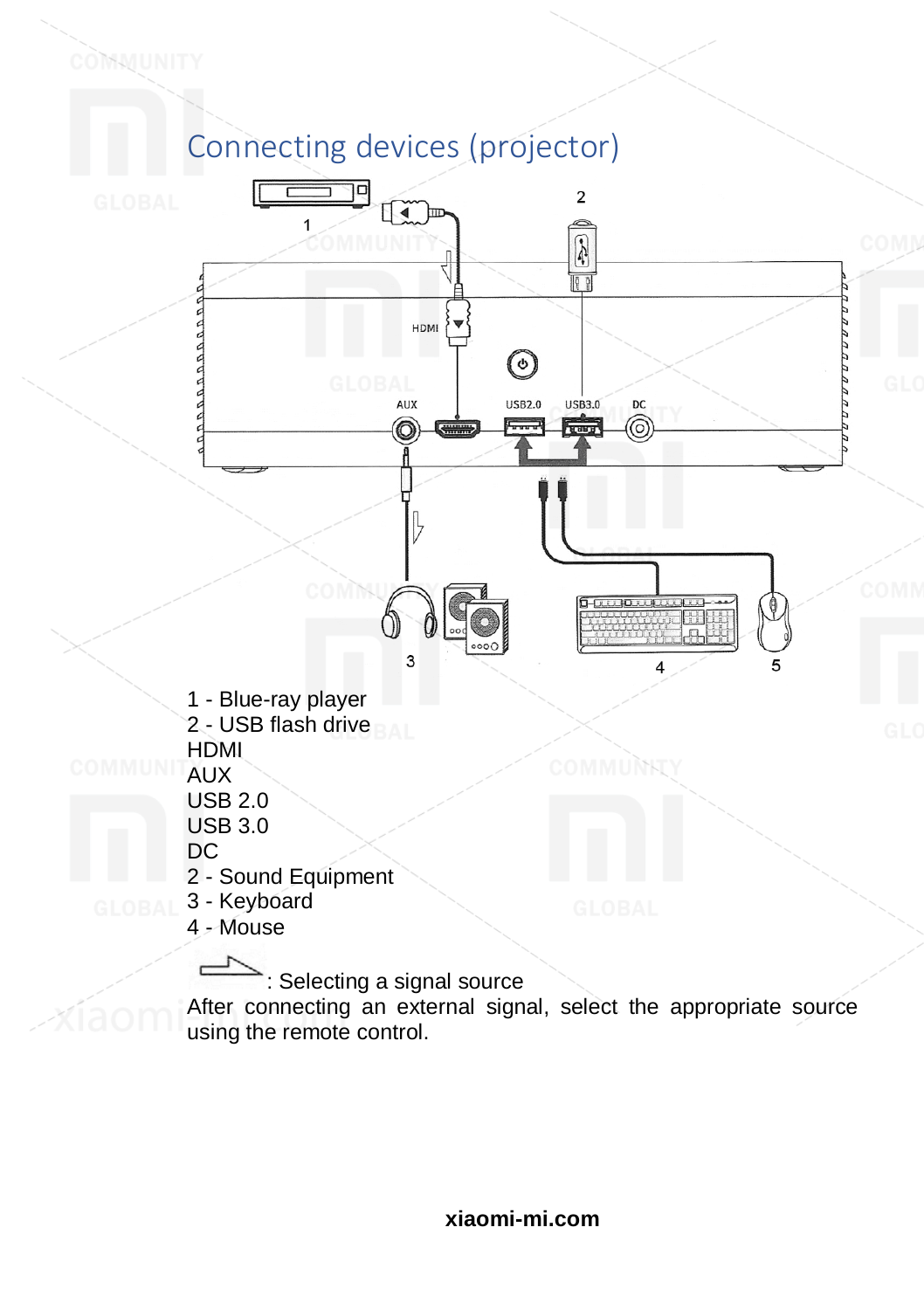### Caution

COMMUNITY

Maximum physical resolution, supported by the device: 1920 x 1080 pixels.

To project an image, displayed on the laptop screen, using the projector, switch to an appropriate mode using the function keys, usually using the Fn + Fx key combination (a key with a screen mark  $\mathbb{C}$  »,  $\mathbb{C}$  »,  $\mathbb{C}$  »).

 $\ast$ 

# Connecting devices (Bluetooth-speaker)

**MNUNIT** 

1 - Bluetooth connection

 $\overline{(\overline{0})}$ 

- 2 Tablet
- 3 Mobile phone

Bluetooth-speakers can be connected to only one device at the same time, if you need to connect to another device, disconnect from the current device and reconnect to another device.